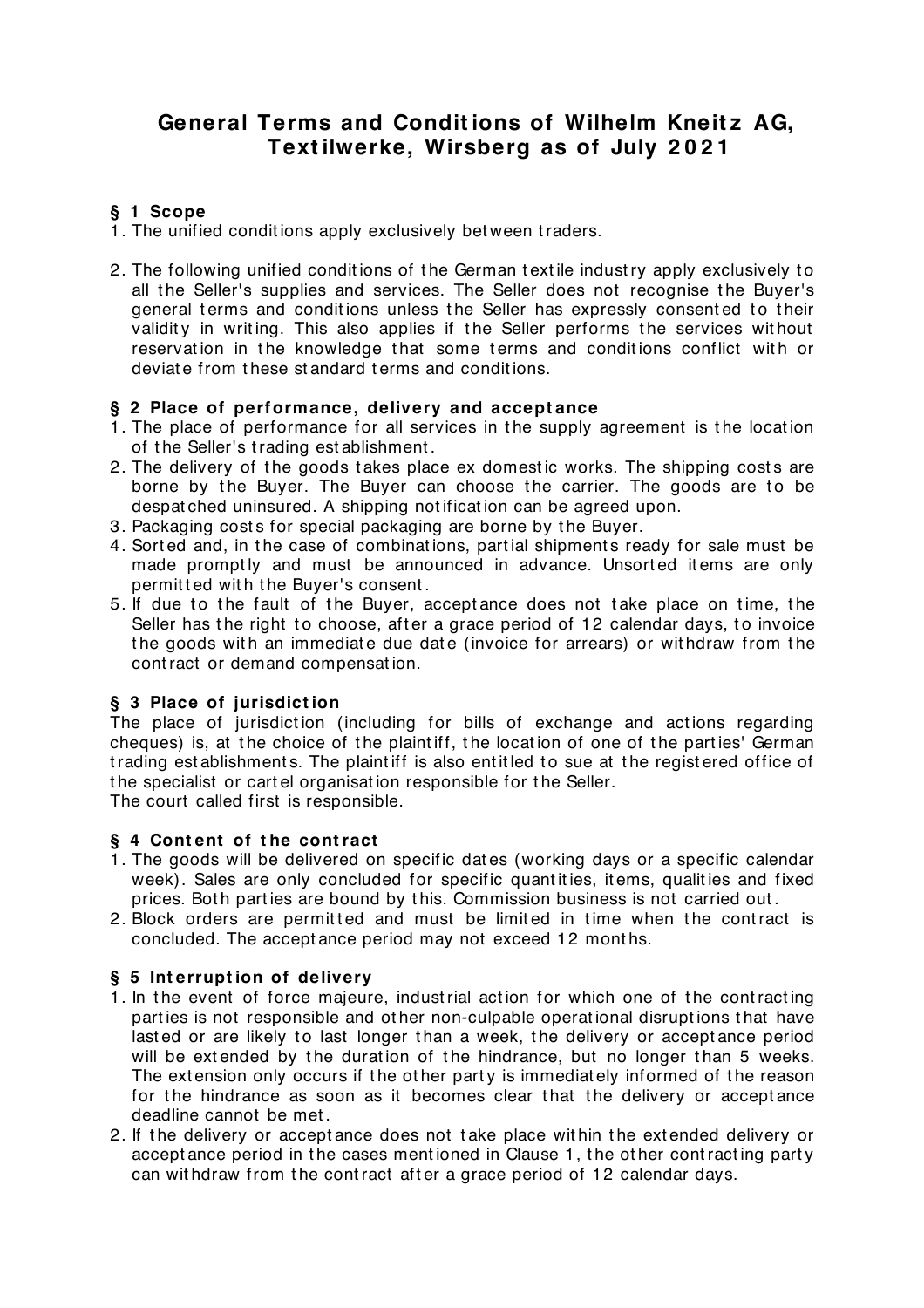3. Claims for damages are excluded in the cases of Clause 1 if the respective cont racting party has fulfilled its obligation in accordance with Clause 1.

## **§ 6 Delivery period ext ension**

- 1. After the delivery period has expired, a delivery period extension of 12 calendar days is set in motion without a declaration. After this period has expired, the Buyer can withdraw from the contract by means of a written declaration. If the Buyer wants to claim damages instead of performance, they must set the Seller a 4-week deadline in writing after the agreed delivery period has expired. The st at ut ory regulations on the dispensability of setting a deadline (German Civil Code § 281 (2), § 323 (2)) remain unaffect ed.
- 2. For st ock goods ready for despat ch and NOOS goods " Never-Out -Of-St ock" t he delivery period ext ension is 5 working days. The Buyer must be informed immediately in the event of non-delivery. In addition, the provisions of Clause 1 apply.
- 3. Before the expiry of the delivery period extension, claims of the Buyer due to late delivery are excluded, as far as § 8 clauses 2 and 3 do not apply.

## **§ 7 Not ificat ion of defect s**

- 1. In the case of obvious defects, notifications of defects must be sent to the Seller no later than 12 calendar days after receipt of the goods. The Buyer must notify the Seller of hidden defects immediately after they are discovered.
- 2. After cutting or other processing of the delivered goods has started, any complaint about obvious defect s is excluded.
- 3. Minor, technically unavoidable deviations in quality, colour, width, weight, finishing or design do not constitute a material defect. This also applies to customary deviations, unless the Seller has declared in writing that the delivery is true to the sample.
- 4. In the case of justified complaints, the Buyer has the right that the Seller, at their discretion, either reworks the goods or delivers replacement goods free of defects within 12 calendar days after receipt. In this case, the Seller bears the freight costs. If the supplementary performance fails, the Buyer only has the right to reduce the purchase price or to withdraw from the contract, unless  $\S$  8 Clauses 2 and 3 apply.
- 5. If the notification of defects is not made in due time, the goods are deemed to have been approved.

#### **§ 8 Compensat ion for damages**

- 1. Claims for damages by t he Buyer are excluded unless ot herwise st ipulat ed in t hese t erms and condit ions.
- 2. The exclusion in Clause 1 does not apply if there is liability under the German Product Liability Act, in the event of intent, gross negligence on the part of owners, their legal representatives and executive employees, in the event of malice, in the event of non-compliance with an assumed quarantee, in the event of culpable injury to life and limb, or a culpable breach of essential contractual obligat ions. Essent ial cont ract ual obligat ions are t hose whose fulfilment charact erises t he cont ract and on which t he Buyer can rely. A claim for damages due to a breach of essential contractual obligations is limited to the contractt ypical and foreseeable damage unless t here is anot her case ment ioned in Clause
- 3. A change in the burden of proof to the detriment of the Buyer is not associated with the above requilations.

#### **§ 9 Payment**

1. The invoice is issued on the day of delivery or provision of the goods. Postponing the due date (value date) is categorically excluded.

2. Invoices are payable st rict ly net wit hin 10 days aft er t he invoice has been issued and the goods have been despatched. From the 11th day, default occurs in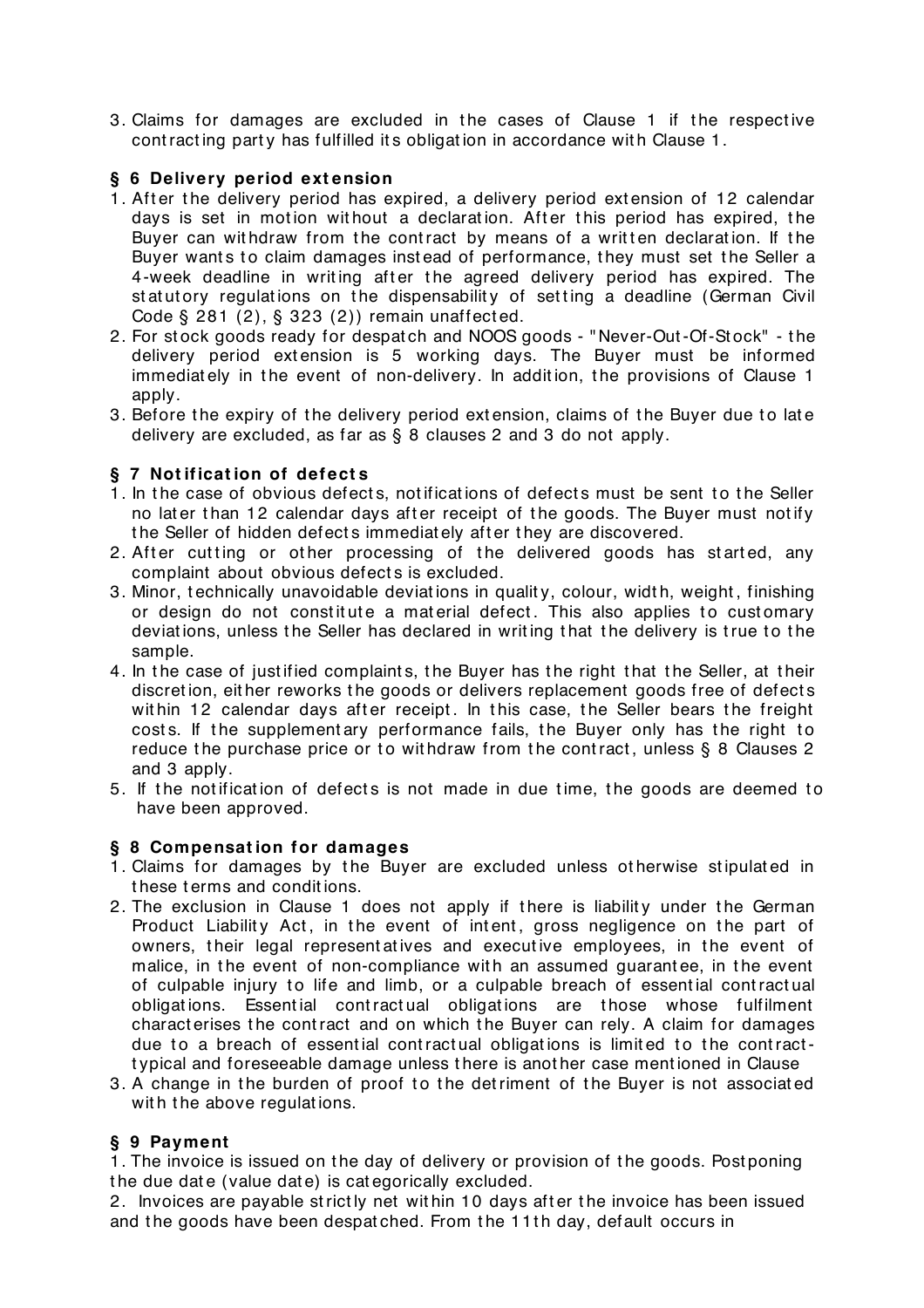accordance with § 286 II No. 1 of the German Civil Code.

3. If the Seller accepts bills of exchange instead of cash, cheque or bank transfer, a surcharge of 1% of the bill amount will be charged when the bill is accepted after the net target of the 11th day from the date of invoicing and despatch of the goods.

4. Amendments to the regulation must be announced 3 months in advance.

5. Int erest will not be grant ed under any circumst ances.

6. Payments are always used to settle the oldest due debts plus the default interest accrued on them.

7. In any case, t he post mark is decisive for t he day t he payment is processed. In t he case of bank transfers, the day prior to the crediting of the Seller's bank is deemed to be the day on which the payment is processed.

## **§ 1 0 Payment aft er t he due dat e**

- 1. For payments after the due date, interest of 9 percentage points above the respective base rate within the meaning of  $\S$  247 of the German Civil Code (BGB) is calculat ed. Ot herwise, § 288 of t he German Civil Code applies.
- 2. The Seller is not obliged to make any further deliveries under current delivery contracts before full payment of due invoice amounts including interest. The right to claim damages caused by default remains reserved.
- 3. In the event of a significant deterioration in financial circumstances, such as impending insolvency or default in payment , t he Seller can refuse t he performance incumbent on them for all delivery contracts based on the same legal relationship or withdraw from these delivery contracts after setting a grace period of 12 calendar days. Otherwise, § 321 of the German Civil Code applies. § 119 of the German Insolvency Code remains unaffect ed.

## **§ 1 1 Offset t ing and ret ent ion**

The offsetting and retention of due invoice amounts are only permissible with undisputed or legally established claims, provided that these are not claims for damages that are closely related to the Buyer's claim to the fulfilment of the contract without defects.

#### **§ 1 2 Ret ent ion of t it le**

- 1. The goods remain the property of the Seller until all claims from the delivery of goods from the entire business relationship have been paid in full, including ancillary claims, claims for damages, t he cashing of cheques and bills of exchange. The ret ention of title also remains if individual claims of the Seller are included in a current invoice and the balance is drawn and recognised.
- 2. If the reserved goods are combined, mixed or processed into a new movable item by the Buyer, this is done for the Seller without them being obliged to do so. By combining, mixing or processing, t he Buyer does not acquire ownership of t he new item in accordance with §§ 947 ff. of the German Civil Code. If the goods are combined, mixed or processed with items that do not belong to the Seller, the Seller acquires co-ownership of the new item based on the ratio of the invoice value of the goods subject to retention of title to the total value.
- 3. If a central regulating body is involved in the transaction between the Seller and the Buyer and takes over the del credere, the Seller transfers ownership when the goods are despat ched to the central regulating body with the condition precedent that the purchase price is paid by the central regulator. The Buyer is only released once payment has been made by t he cent ral regulat or.
- 4. The Buyer is only entitled to resell or further process subject to the following condit ions:
	- a) The Buyer may only sell or process t he reserved goods in t he ordinary course of business, provided that their financial circumstances do not subsequently det eriorat e significant ly.